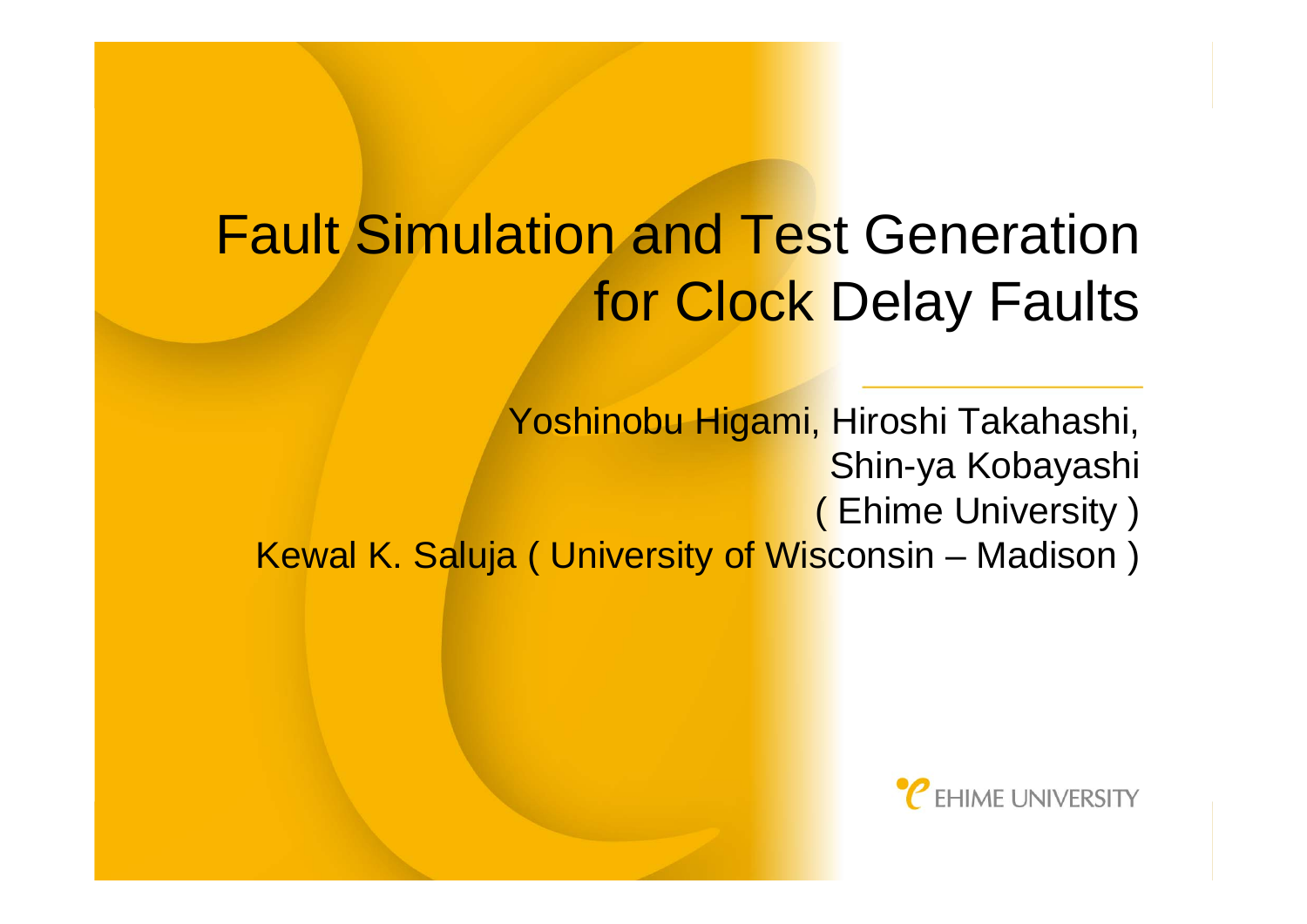# **Outline**

- Introduction
- Purpose
- Clock delay fault model
- Fault simulation results
- Test generation method
- Experimental results
- Conclusion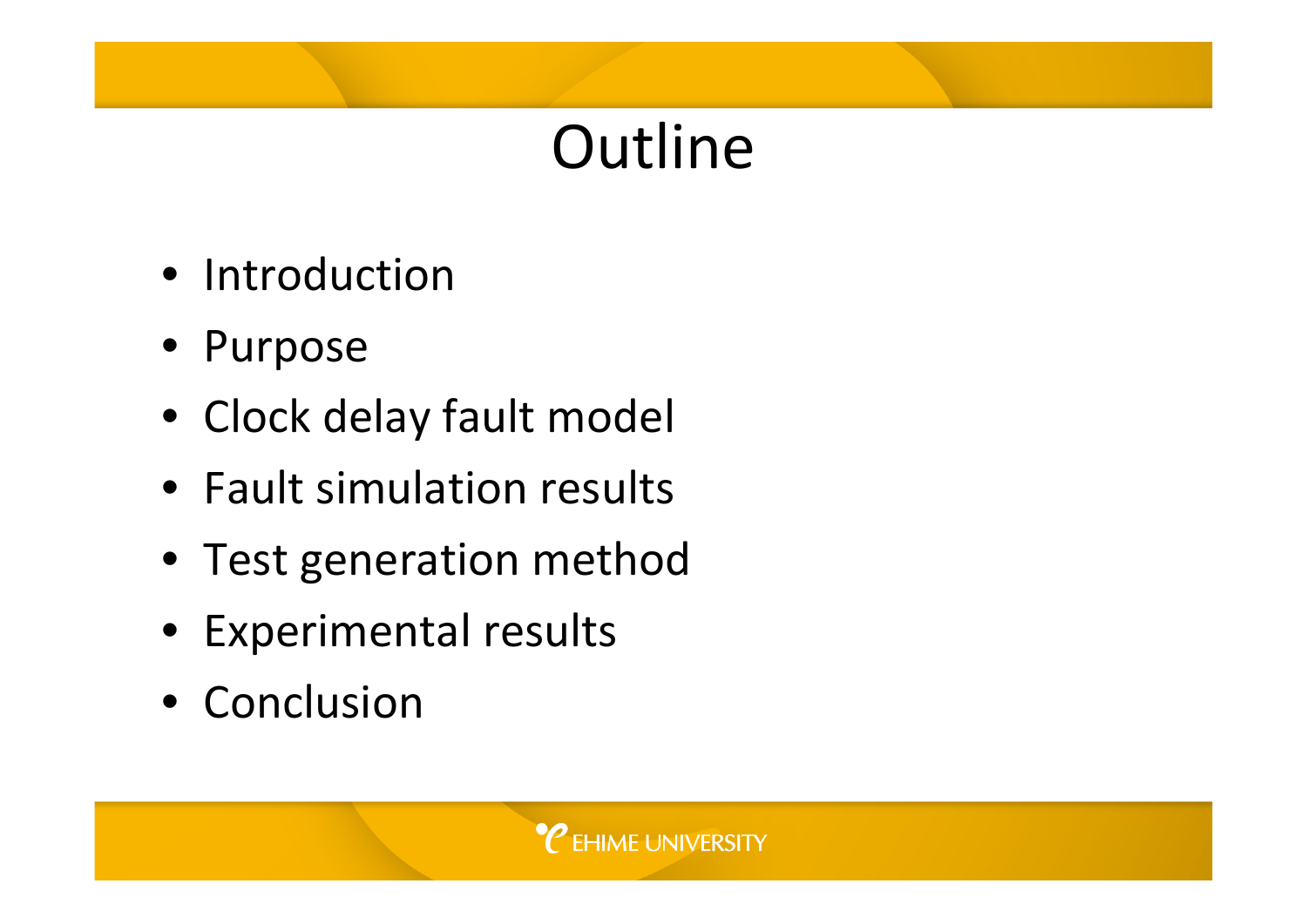# Introduction

- Delay faults
	- and the state of the state Must be considered in testing of recent high‐ speed LSIs.
	- –Logic gates and signal lines are considered.
- Clock lines
	- and the state of the state  $-$  The number of FFs is increasing.
	- Defects on clock lines must be detected.

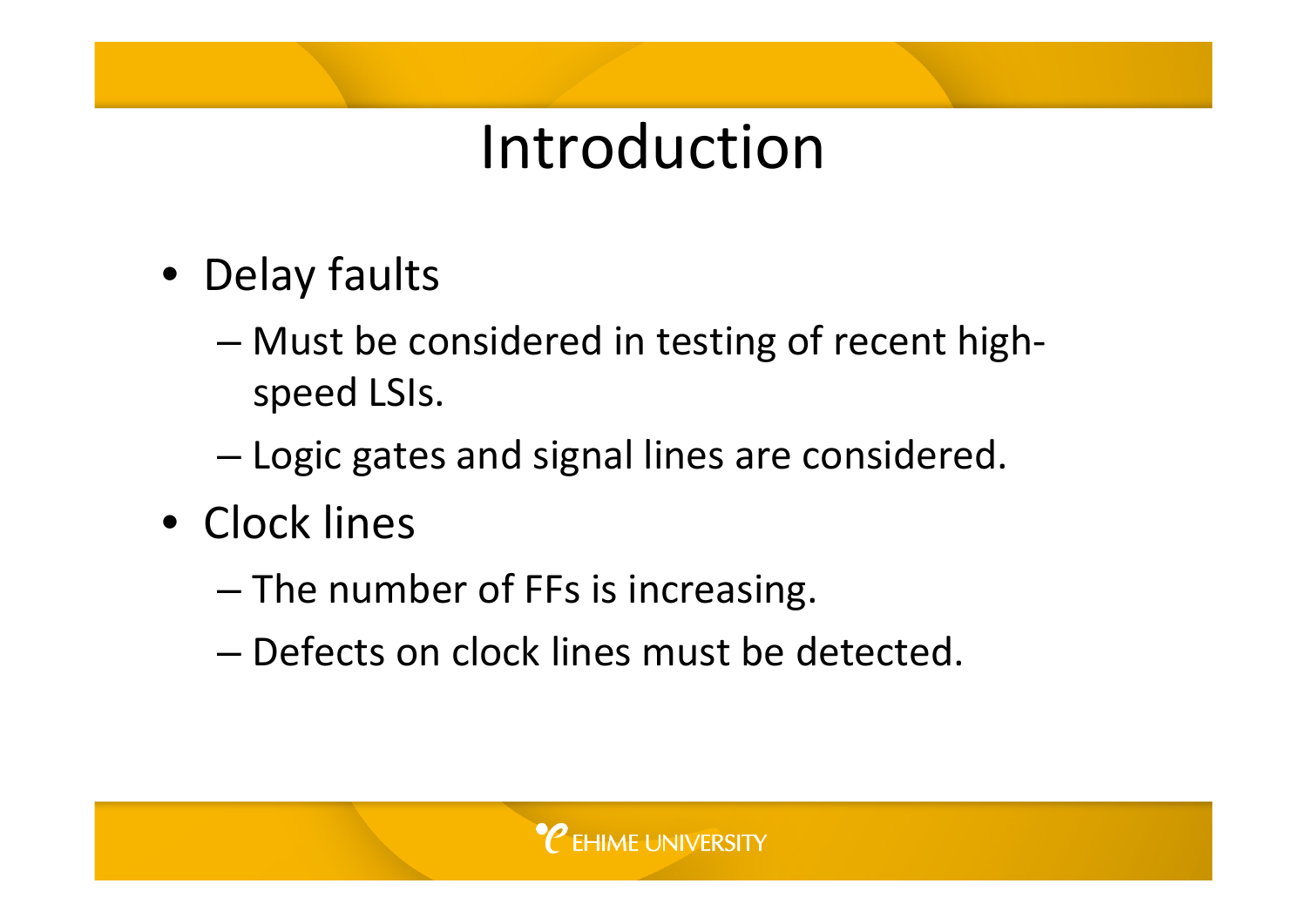# Purpose

- Investigate effects of delay faults on clock lines
- Show fault simulation results
- Propose <sup>a</sup> test generation method
- Assumptions
	- and the state of the state Launch‐on‐capture test is applied.
	- One or two FFs are affected.
	- and the state of the state The delay faults affect FFs during the system clock cycle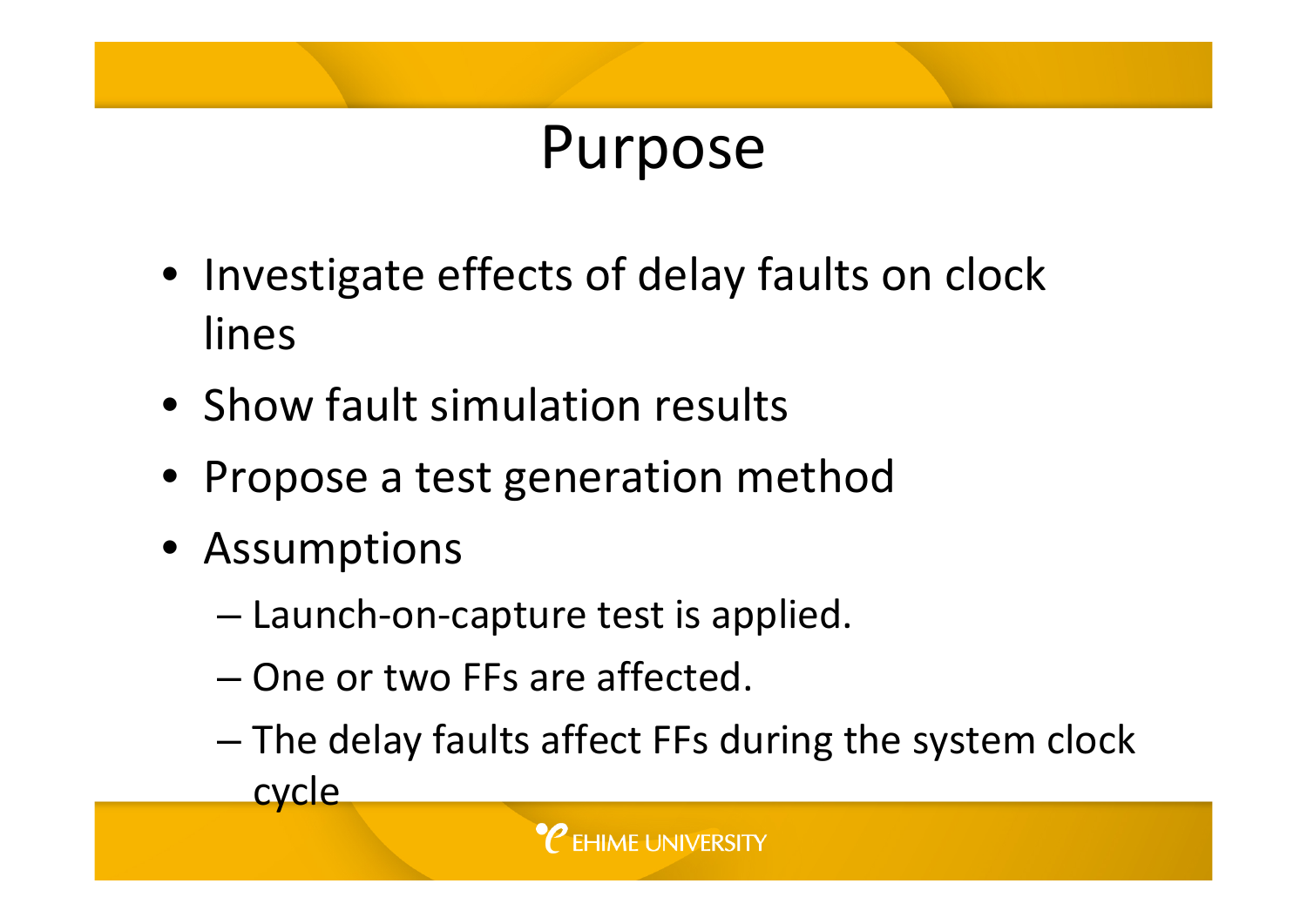# Clock tree

- Clock signals are distributed by the clock tree.
- We consider the case inwhich one or two FFs are affected.
- The case in which many FF FFs are affected is easy to test.

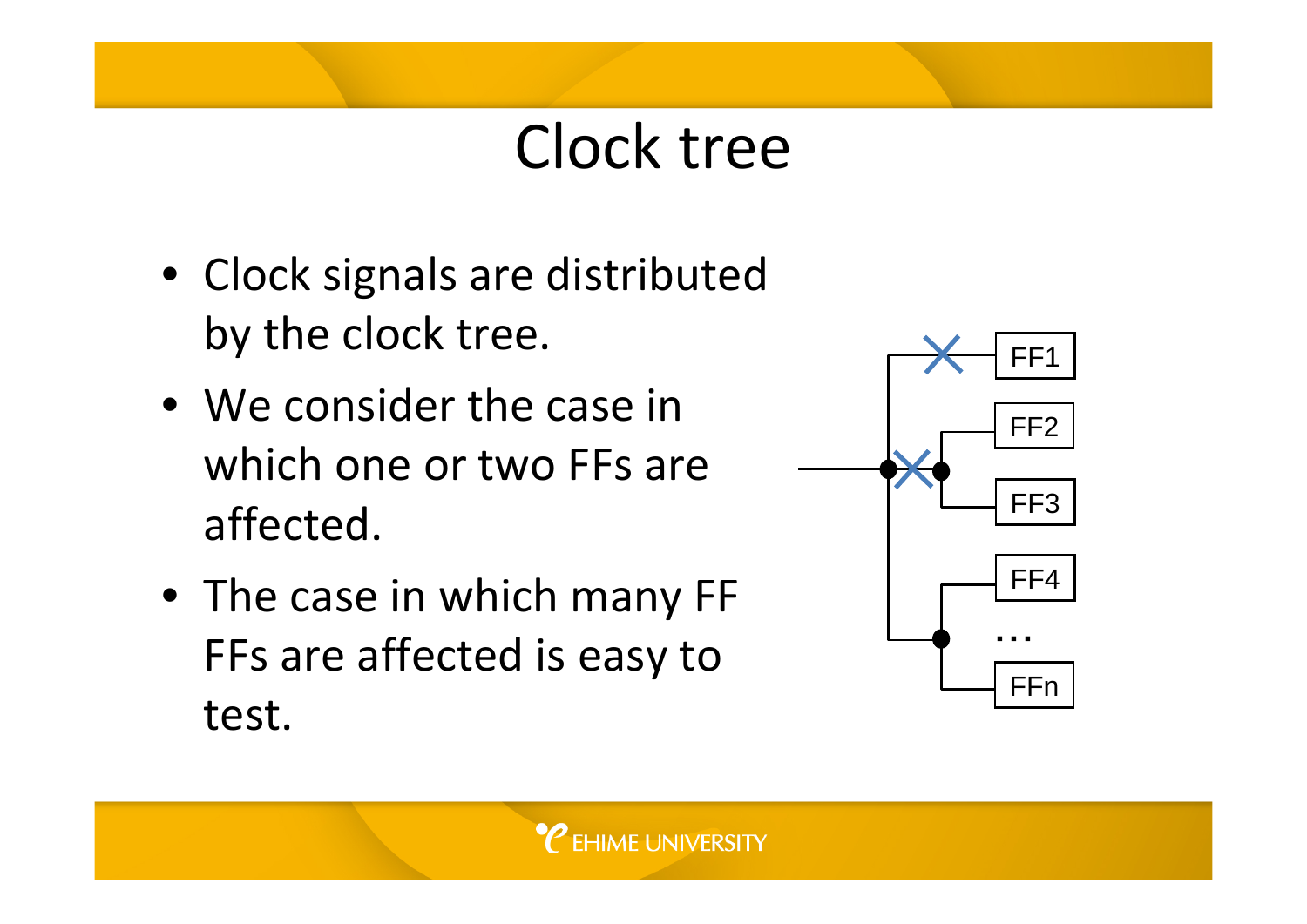# Launch‐on‐capture (LOC) test



 $\boldsymbol{e}$  ehime university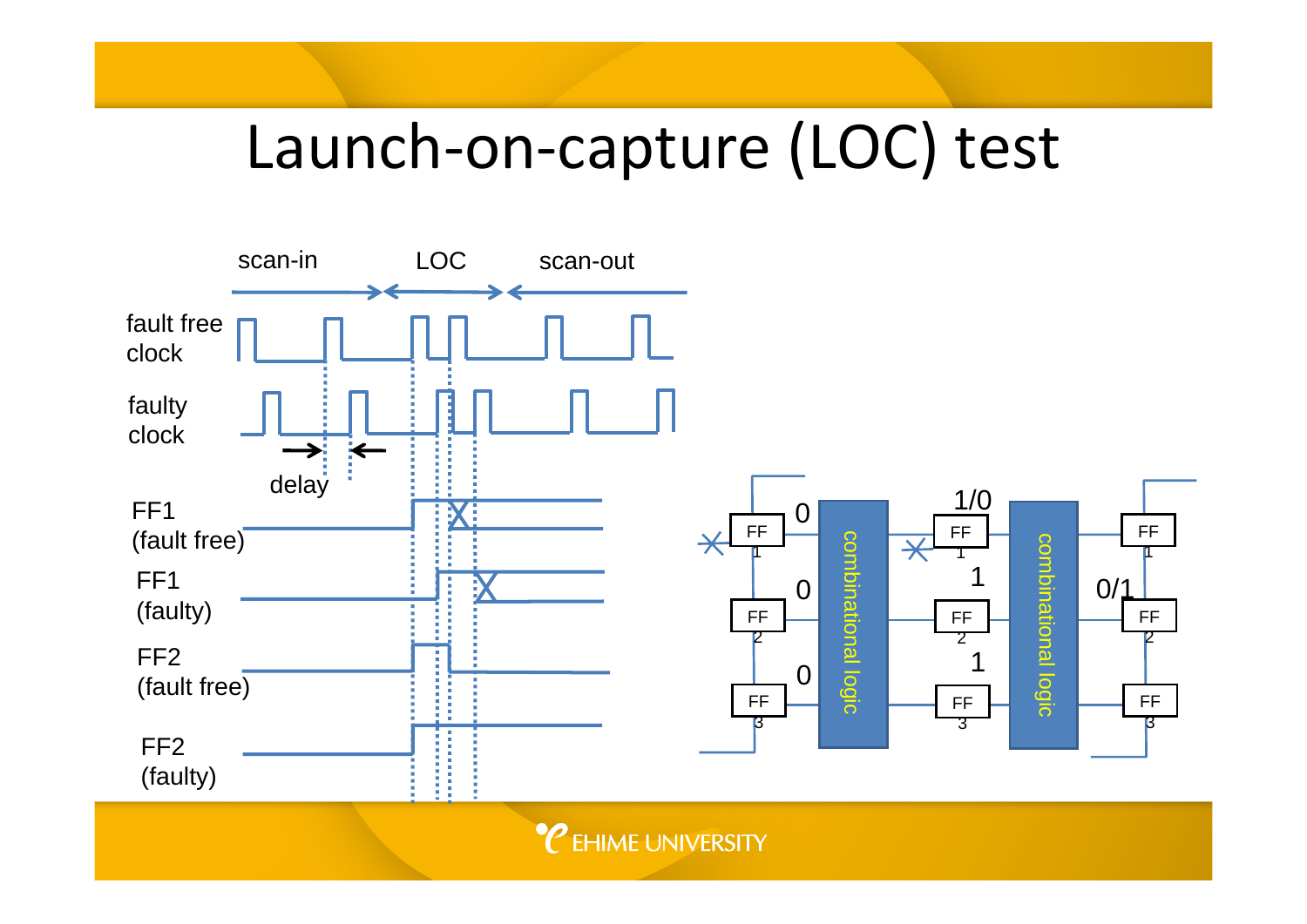# Clock delay fault model

- In the scan‐shift mode, faulty FFs capture correct values.
- In the LOC mode, scan‐in values are launched because faulty FFs fail to capture the functional value.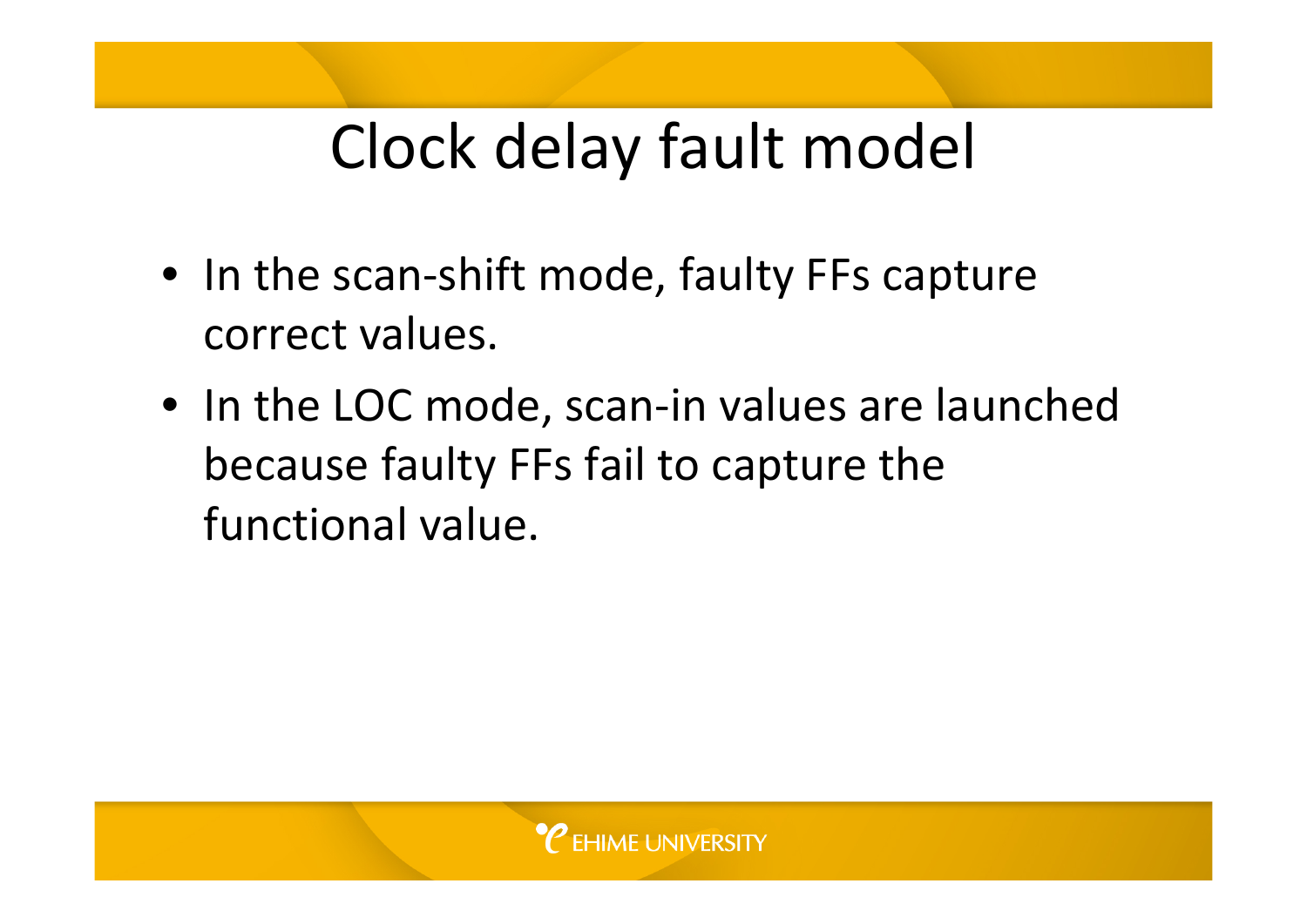# Fault simulation

- The relation between the amount of delay and the fault detection is investigated.
- Seven logic values are used. [Takahashi, ATS '95]
	- D ( 0 ‐<sup>&</sup>gt; 1 )
	- D ( 1 ‐<sup>&</sup>gt; 0 )
	- and the state of the state B ( 0 ‐<sup>&</sup>gt; 1 propagated from the fault site )
	- and the state of the state B ( 1 ‐<sup>&</sup>gt; 0 propagated from the fault site )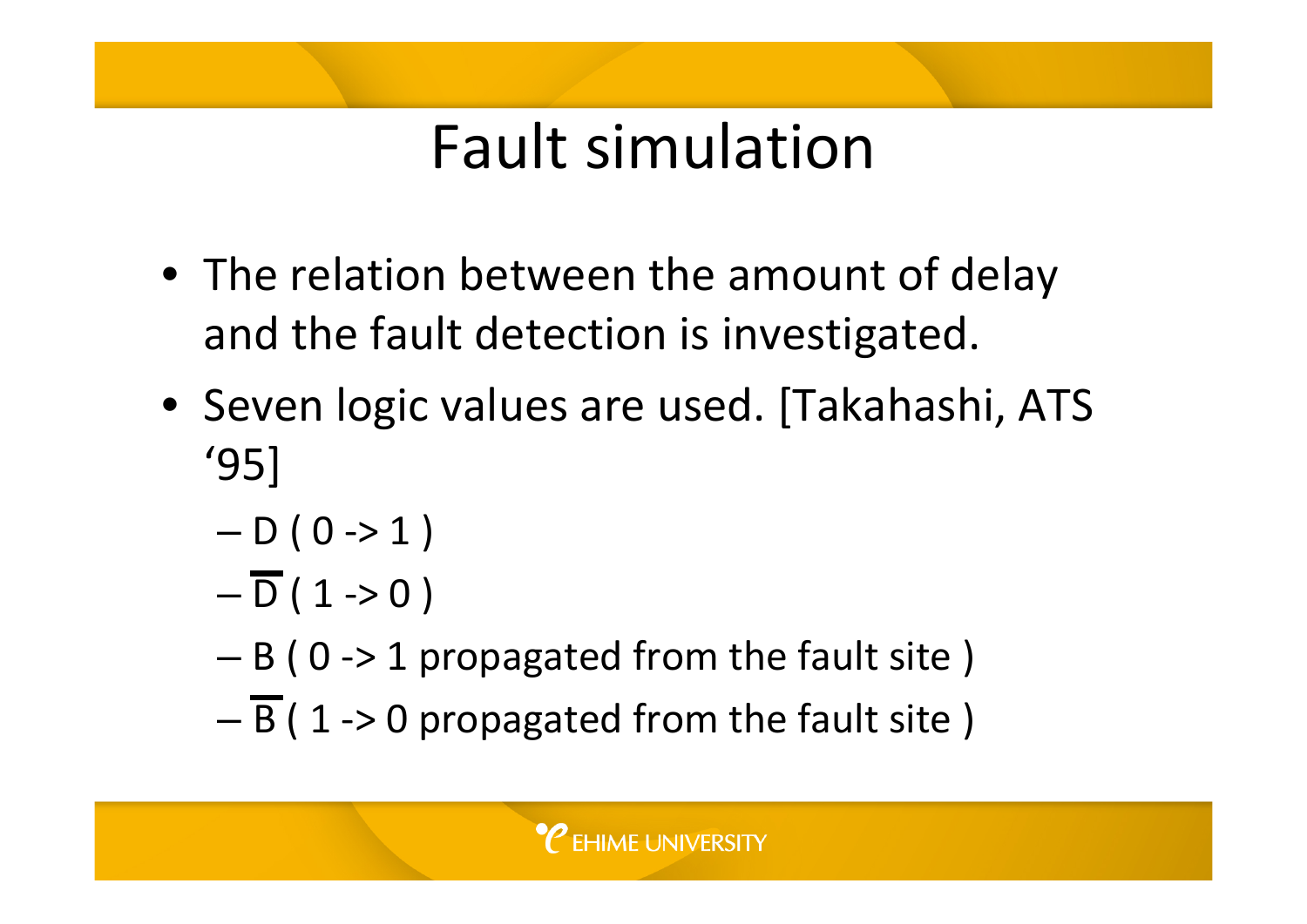# AND operation using 7 logic values

|                | $\boldsymbol{0}$ | $\mathbf{1}$ | D           | $\overline{D}$   | $\mathbf B$      | $\overline{B}$ | X                |
|----------------|------------------|--------------|-------------|------------------|------------------|----------------|------------------|
| $\overline{0}$ | $\mathbf 0$      | $\mathbf 0$  | $\mathbf 0$ | $\boldsymbol{0}$ | $\boldsymbol{0}$ | $\mathbf 0$    | $\boldsymbol{0}$ |
| $\mathbf{1}$   | $\mathbf 0$      | $\mathbf{1}$ | D           | $\overline{D}$   | $\mathsf B$      | $\overline{B}$ | X                |
| D              | $\mathbf 0$      | D            | D           | $\boldsymbol{0}$ | D                | $\overline{0}$ | $\boldsymbol{X}$ |
| D              | $\mathbf 0$      | D            | D           | D                | D                | $\mathsf B$    | $\sf X$          |
| $\mathsf B$    | $\mathbf 0$      | $\sf B$      | B           | $\boldsymbol{0}$ | $\mathsf B$      | $\mathbf 0$    | $\boldsymbol{X}$ |
| $\mathsf B$    | $\mathbf 0$      | $\mathsf B$  | B           | D                | $\mathsf B$      | $\mathsf B$    | $\boldsymbol{X}$ |
| $\sf X$        | $\mathbf 0$      | X            | $\sf X$     | X                | X                | $\sf X$        | X                |

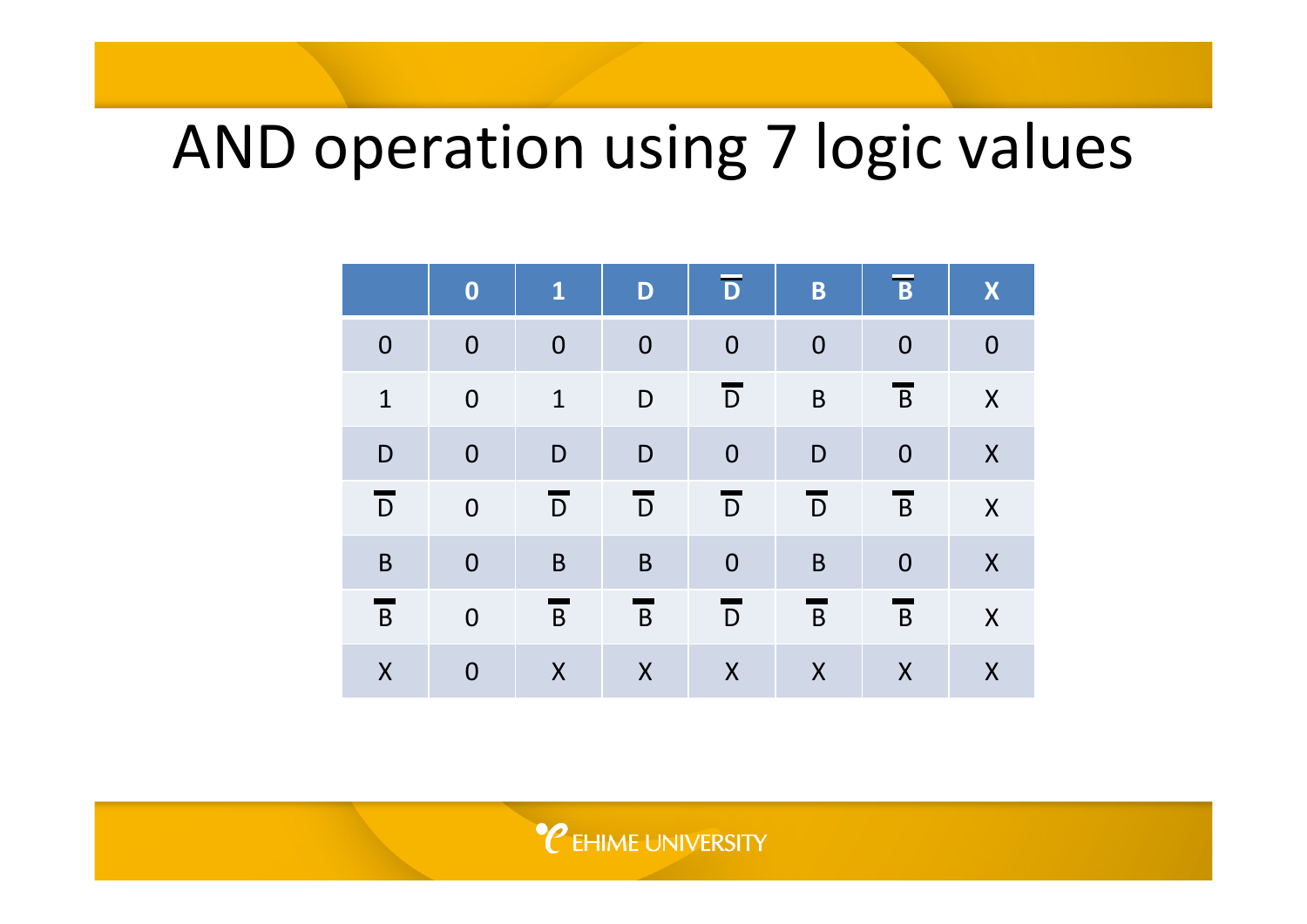# Fault simulation

- Latest transition time is calculated.
- Unit‐delay is assumed at every gate.



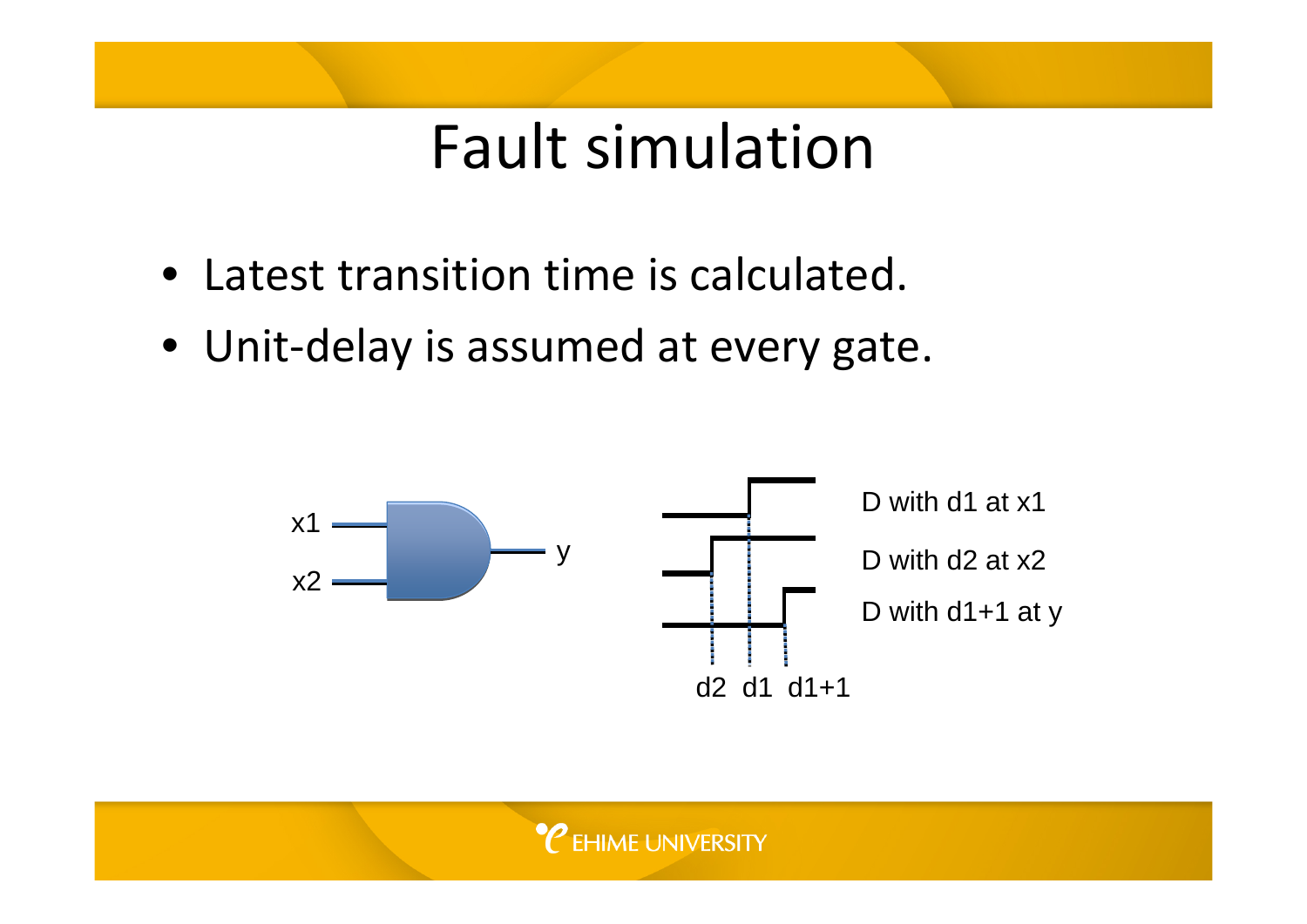# Latest transition time on AND gate

|                | $\boldsymbol{0}$ | $\mathbf{1}$   | D                                  | $\overline{D}$ | B              | $\overline{B}$ | X              |
|----------------|------------------|----------------|------------------------------------|----------------|----------------|----------------|----------------|
| $\overline{0}$ | $\overline{0}$   | $\overline{0}$ | $\overline{0}$                     | $\overline{0}$ | $\overline{0}$ | $\overline{0}$ | $\overline{0}$ |
| 1              | $\overline{0}$   |                | $0$ d2+1 d2+1 d2+1 d2+1            |                |                |                | $\overline{0}$ |
| D              | $\overline{0}$   |                | $d1+1$ $d1+1$                      | $\overline{0}$ | $d1+1$         | $\overline{0}$ | $\overline{0}$ |
| D              | $\Omega$         |                | $d1+1$ $d1+1$ $d2+1$ $d1+1$ $d2+1$ |                |                |                | $\overline{0}$ |
| B              | $\overline{0}$   |                | $d1+1$ $d1+1$                      | $\overline{0}$ | $d1+1$         | $\overline{0}$ | $\overline{0}$ |
| B              | $\Omega$         |                | $d1+1$ $d1+1$ $d2+1$ $d1+1$        |                |                | $d2+1$         | $\overline{0}$ |
| X              | $\Omega$         | $\overline{0}$ | $\Omega$                           | $\Omega$       | $\Omega$       | 0              | $\Omega$       |

d1 is later than d2

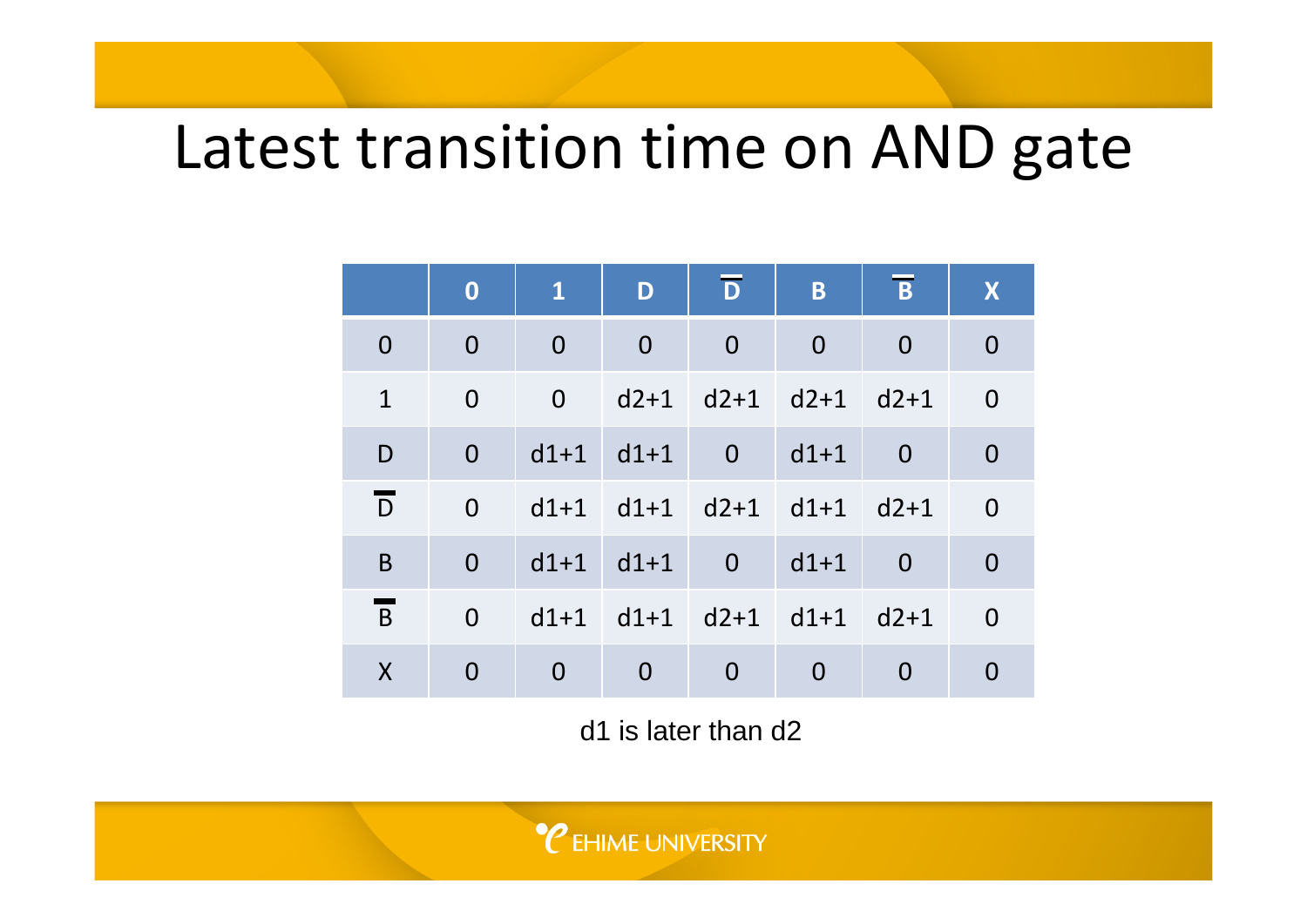# Results on FF‐186 in s13207

- Experiment for s13207
- **Test vectors generated for gate-transition-faults were applied.**
- The amount of clock delay was varied.
- ●One FF ( FF-186 ) was affected.
- System clock cycle was set to 60.
- The number of detecting test vectors was investigated.

| delay   38   39   40   41   42   43   44   45   46   47   48   49 |  |  |  |  |  |  |
|-------------------------------------------------------------------|--|--|--|--|--|--|
| vectors 1 2 6 8 9 10 12 14 18 22 27 41                            |  |  |  |  |  |  |

◆ Minimum delay was 38.

Maximum delay was 49.

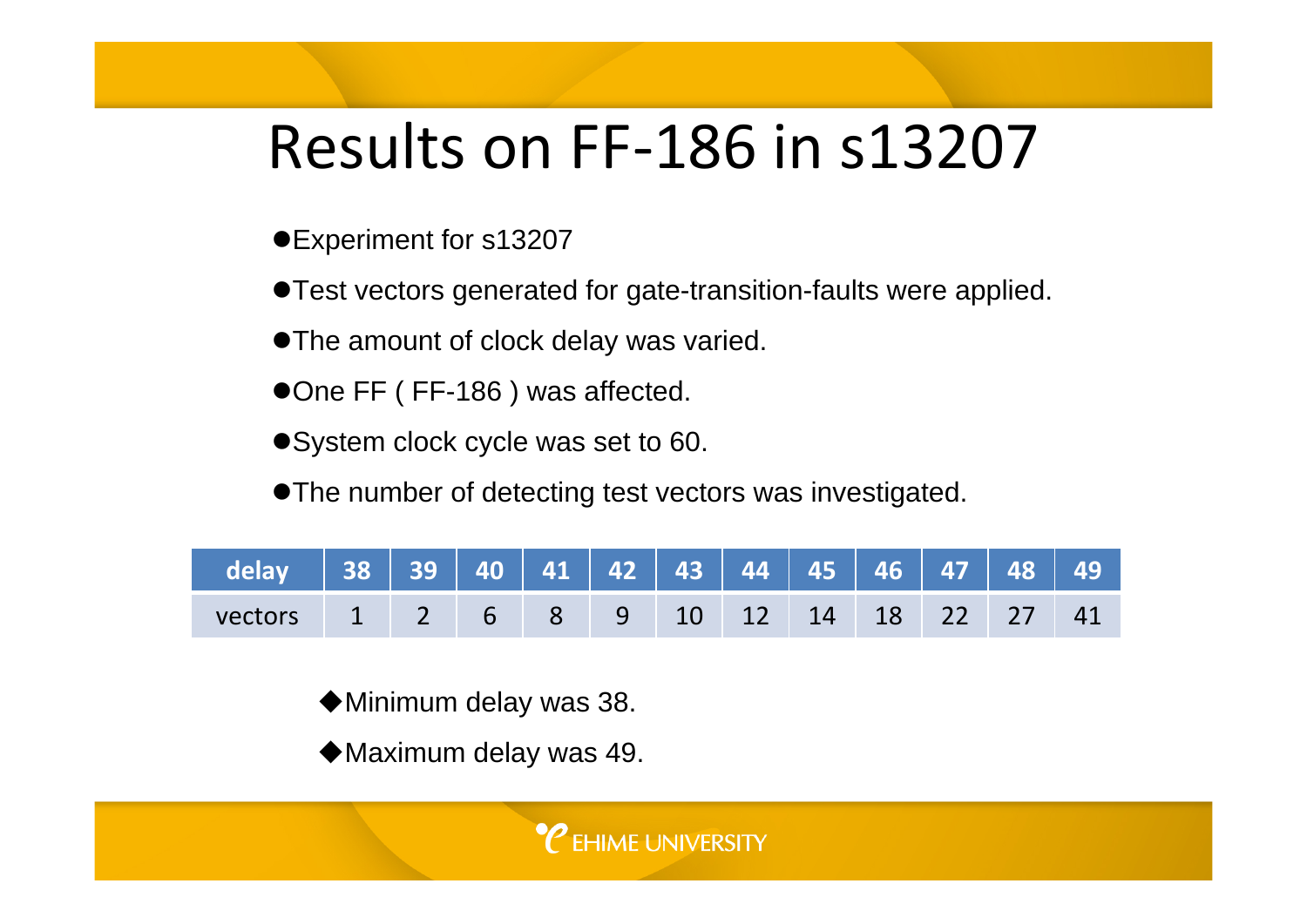# Delay and the number of detected faults in s13207

| delay   1-5   6-10  11-15  16-20  21-25  26-30  31-35  36-40  41-45  46-50  51-55  56-60 |  |  |  |  |  |  |
|------------------------------------------------------------------------------------------|--|--|--|--|--|--|
| min 9 8 1 23 16 3 1 28 27 134 174 37                                                     |  |  |  |  |  |  |
| max 0 0 0 3 12 5 4 23 4 132 209 88                                                       |  |  |  |  |  |  |
| median 0 0 9 15 13 7 8 18 20 145 188 57                                                  |  |  |  |  |  |  |

"minimum delay" means the amount of delay such that a target fault is detected by at least one test vector.

Ex) There are 9 faults whose minimum delay was 1 to 5. "maximum delay" means the amount of delay such that a target fault is detected by all the detecting test vectors.

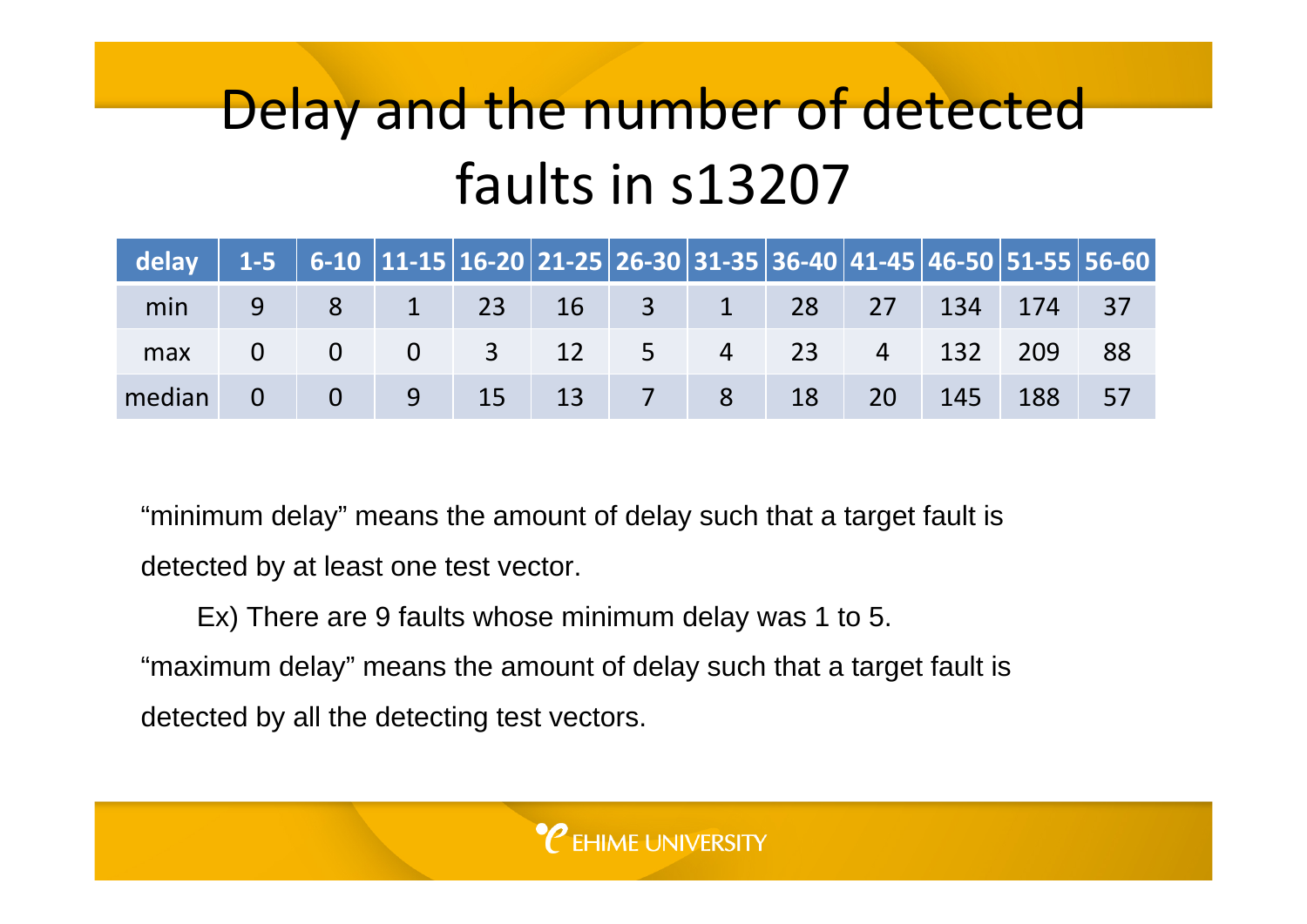### Results on minimum delay



Ratio of the delay amount (%)

**EHIME UNIVERSITY**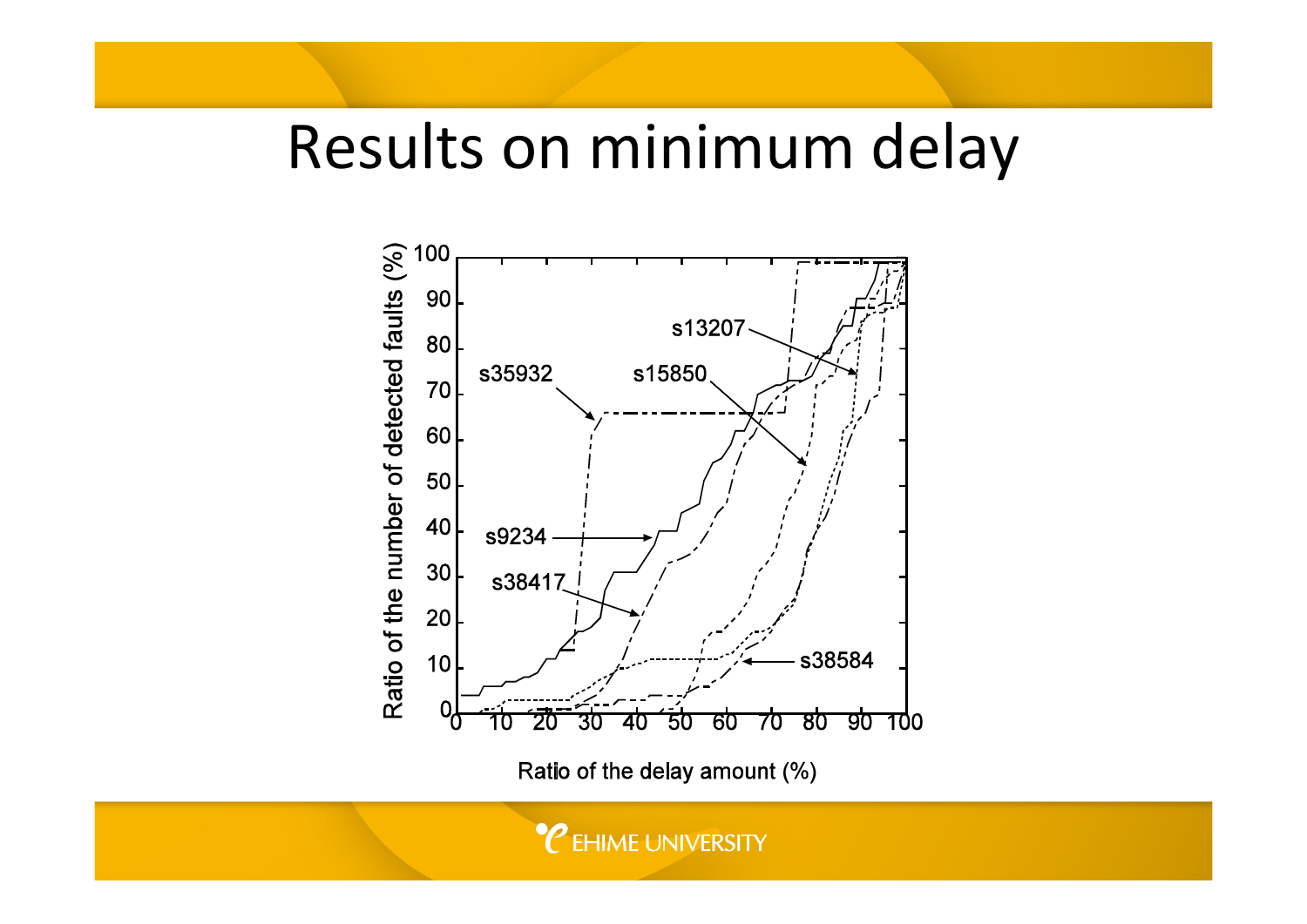#### Results on maximum delay



Ratio of the delay amount (%)

**EHIME UNIVERSITY**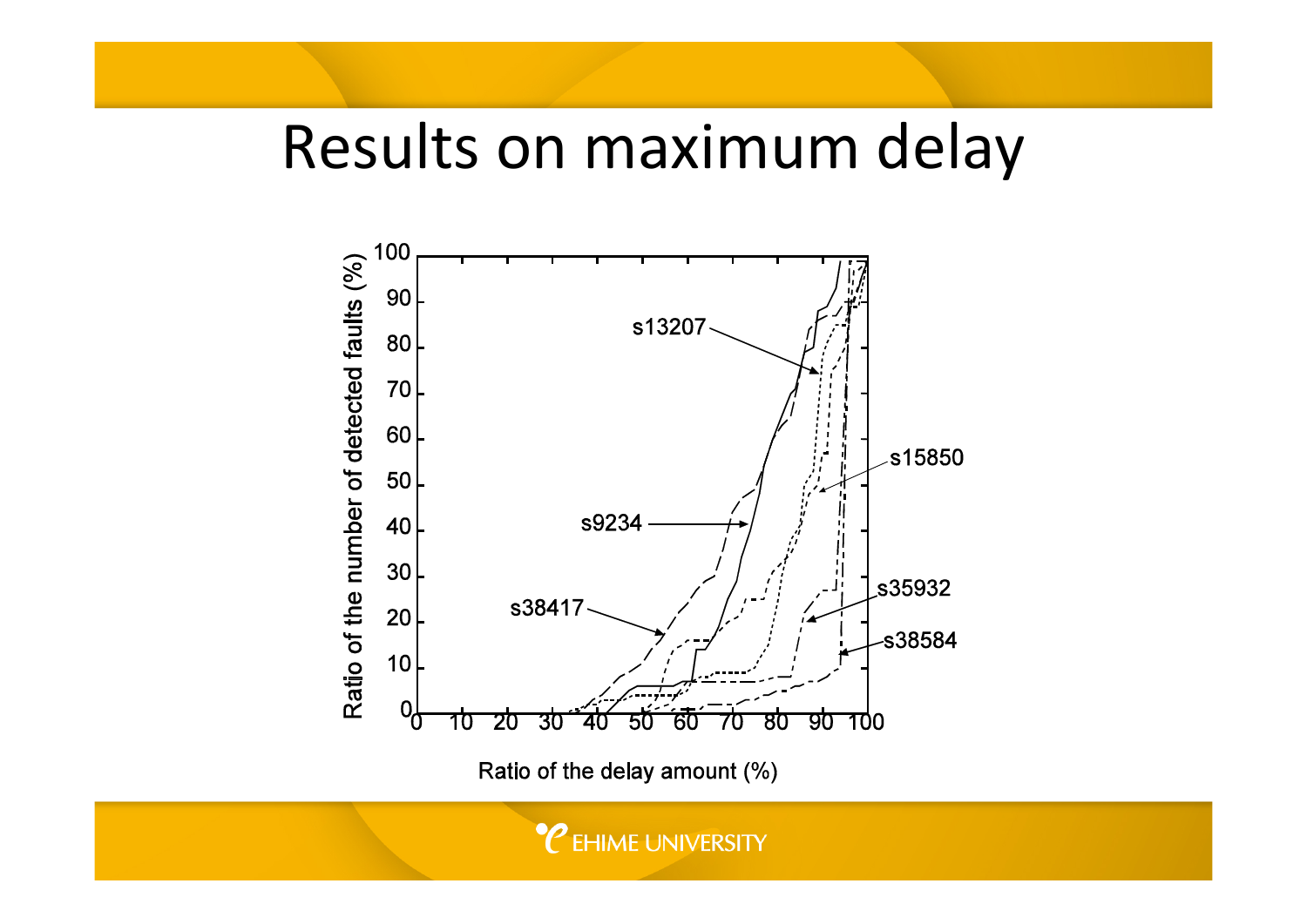# Test generation for clock delay

- Two cases are considered
	- and the state of the state The case of <sup>a</sup> single FF affected by <sup>a</sup> clock delay
	- and the state of the state The case of two FFs affected by <sup>a</sup> clock delay
- Approach
	- Use of <sup>a</sup> standard stuck‐at ATPG tool
	- and the state of the state  $-$  Some extra gates are added during the ATPG process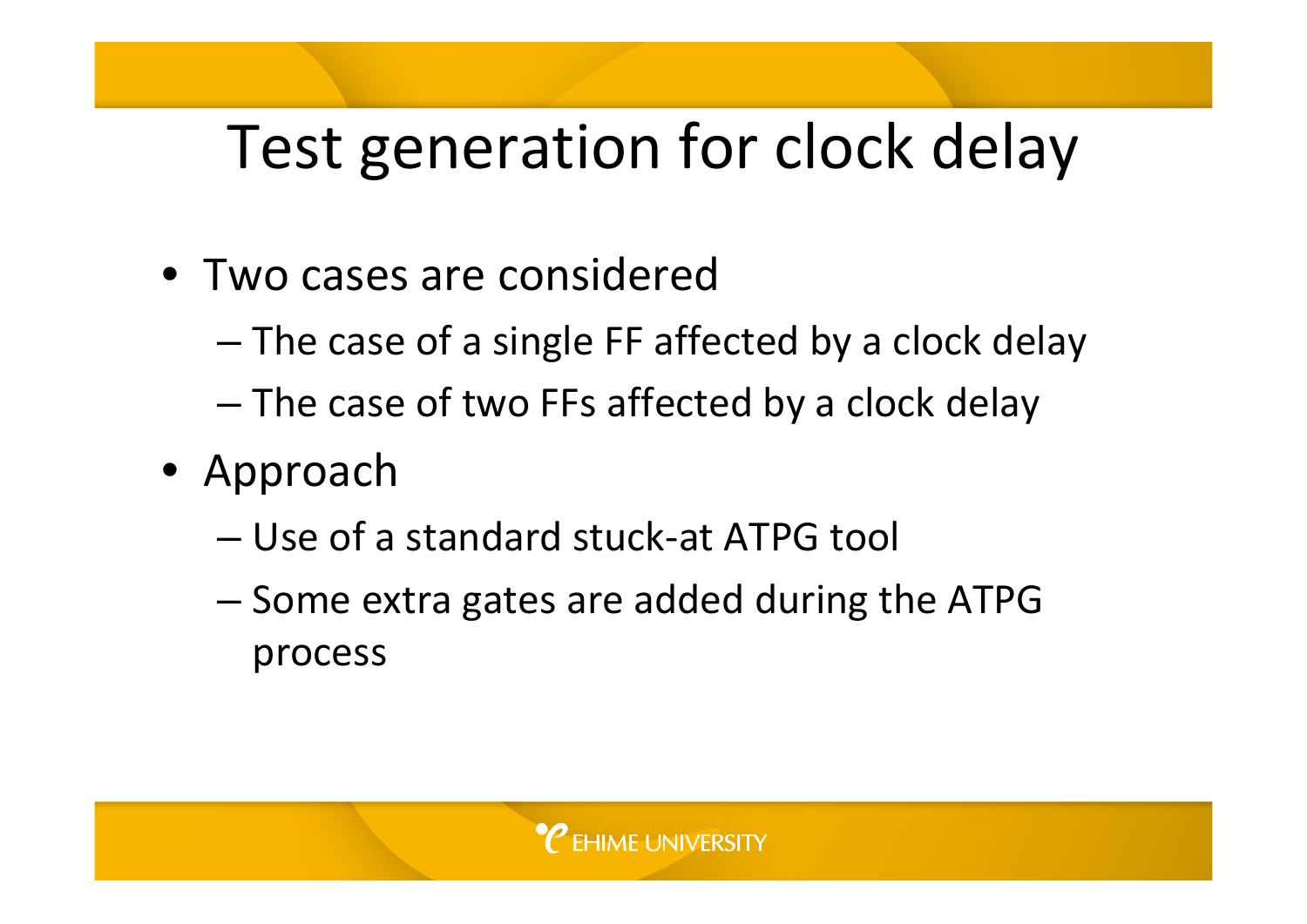### A single FF affected by <sup>a</sup> clock delay

- Conditions for detecting such <sup>a</sup> clock delay
	- The scan‐in value is different from the functional one at the faulty FF
	- – One sensitized path exists from the faulty FF to another FF or a PO in the LOC mode



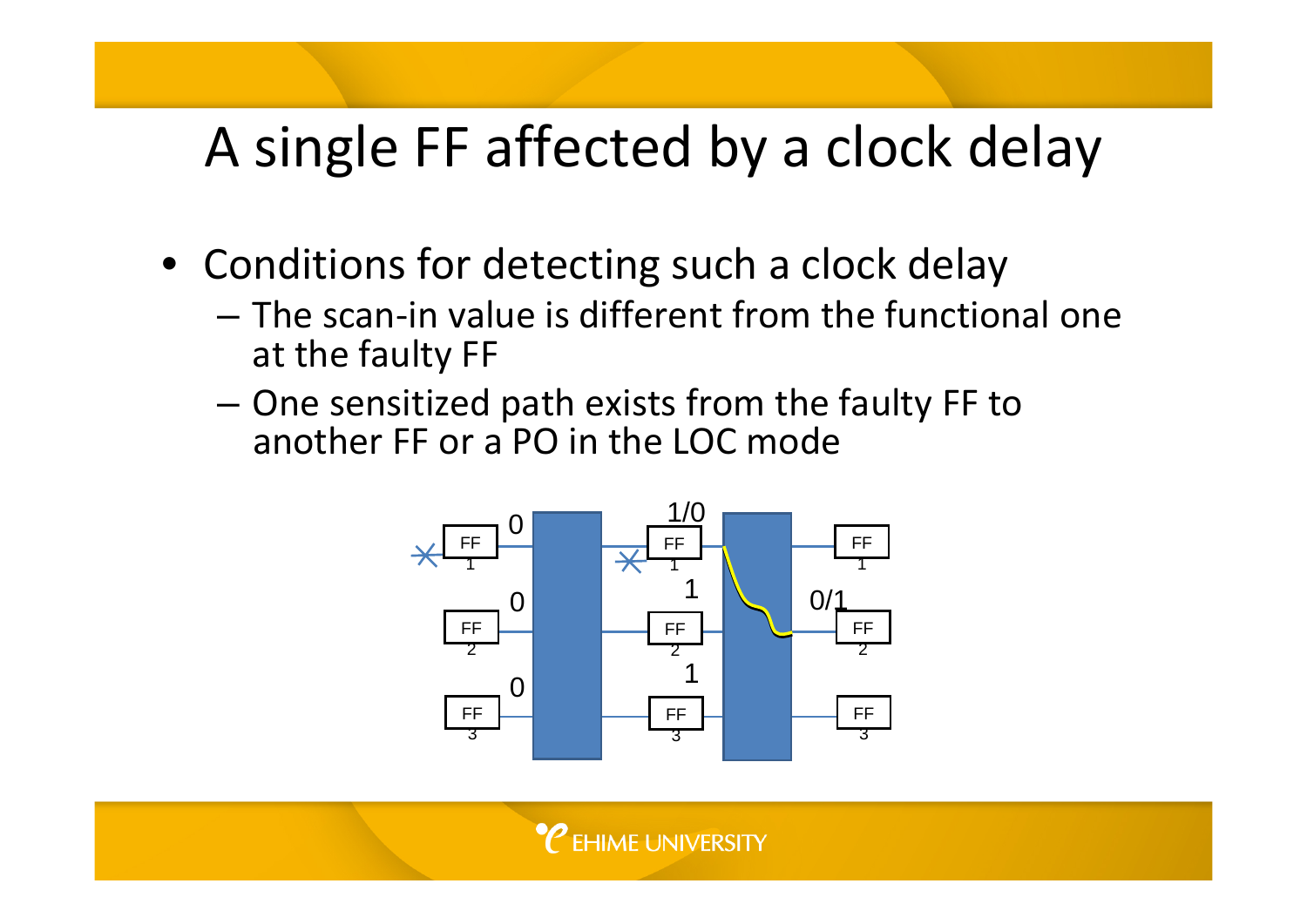# Circuit modification



●FF1 is affected by a clock delay fault.

• The conditions for detecting a clock delay is converted into those for a stuck-at fault.

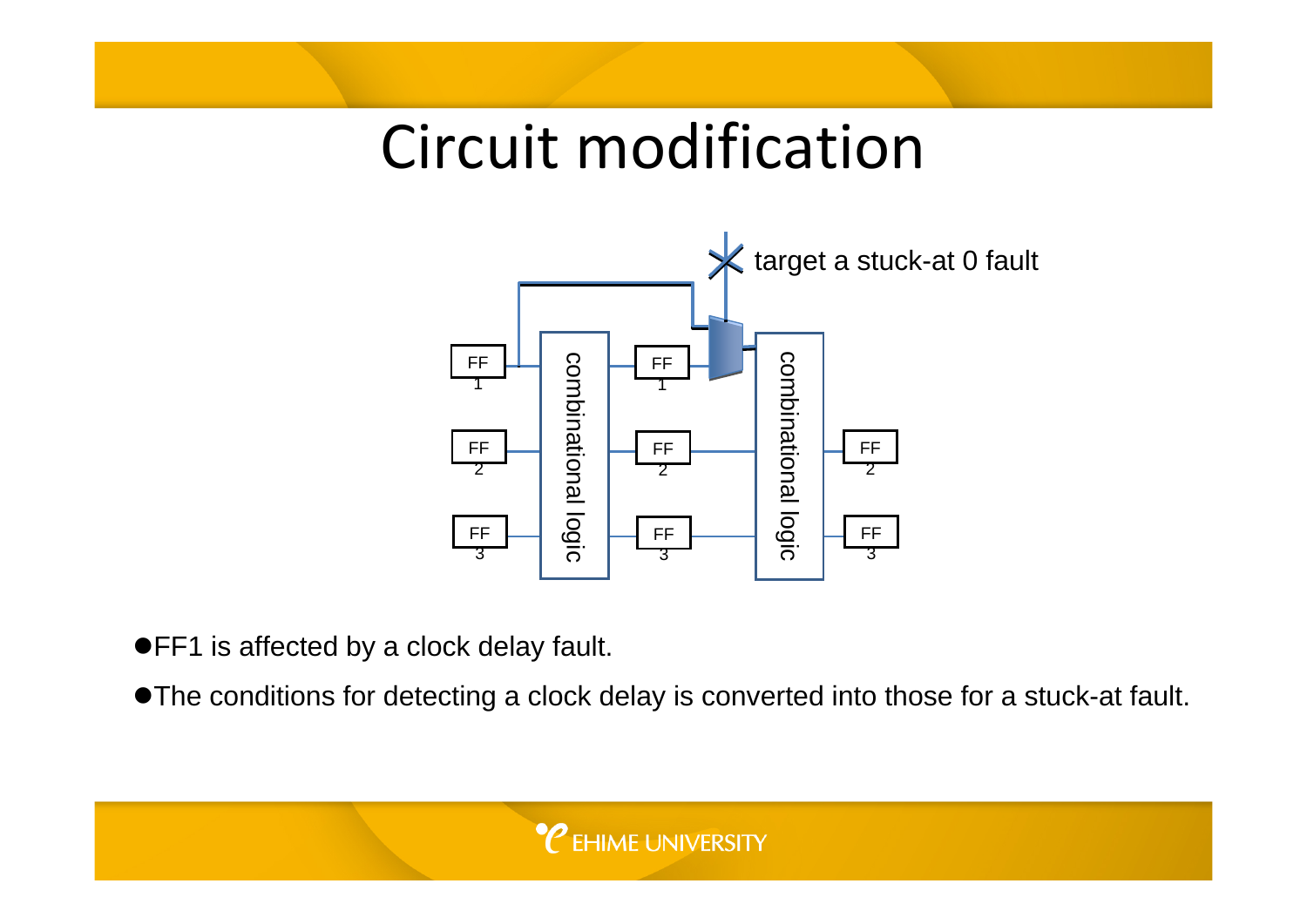# Two FFs affected by <sup>a</sup> clock delay

- Conditions for detecting such <sup>a</sup> clock delay
	- The scan‐in value is different from the functional one at either one or both of the faulty FFs
	- – One sensitized path exists from either one faulty FF to another FF or a PO in the LOC mode



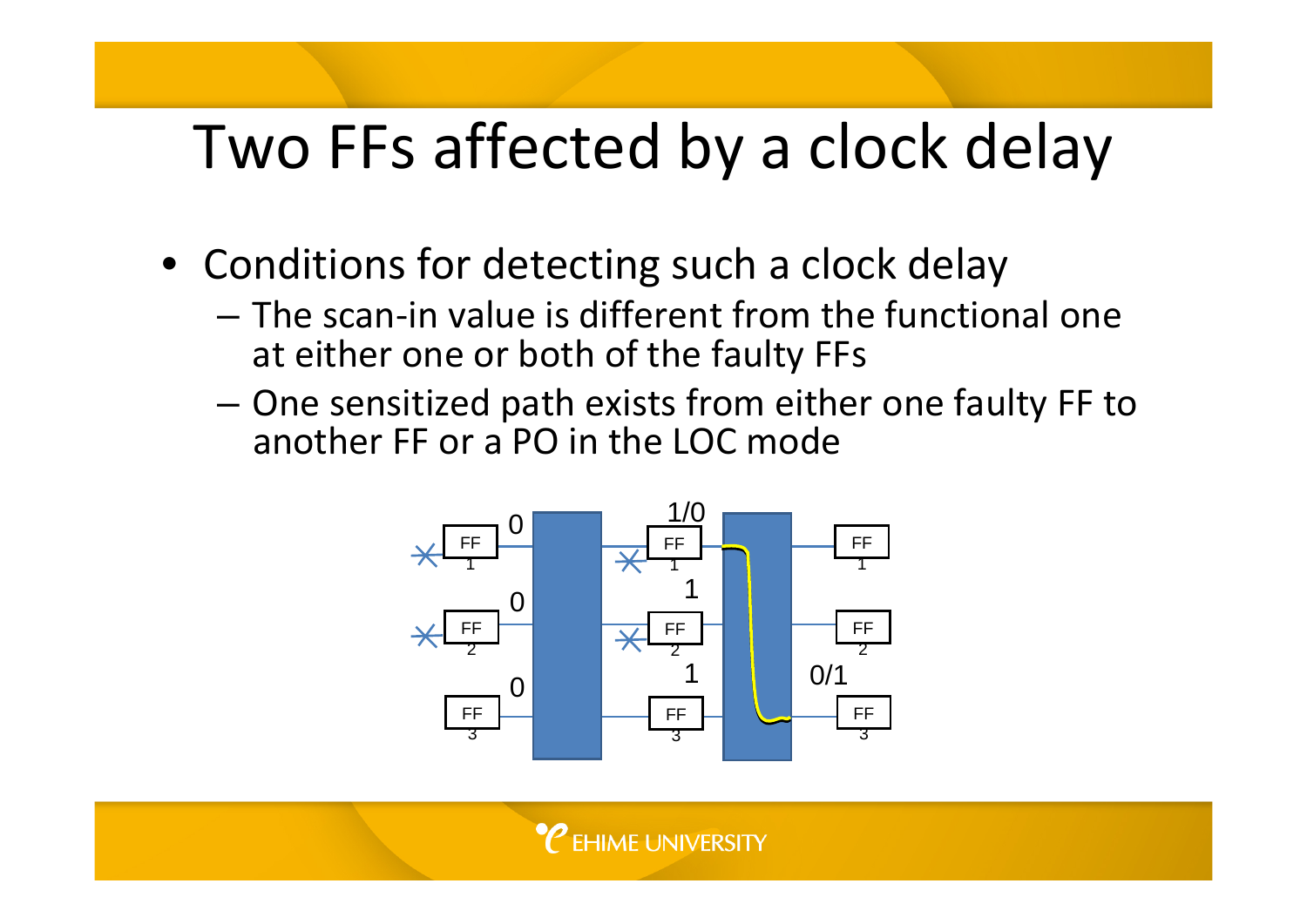# Circuit modification



●FF1 and FF2 are affected by a clock delay fault.

• The conditions for detecting a clock delay is converted into those for a stuck-at fault.

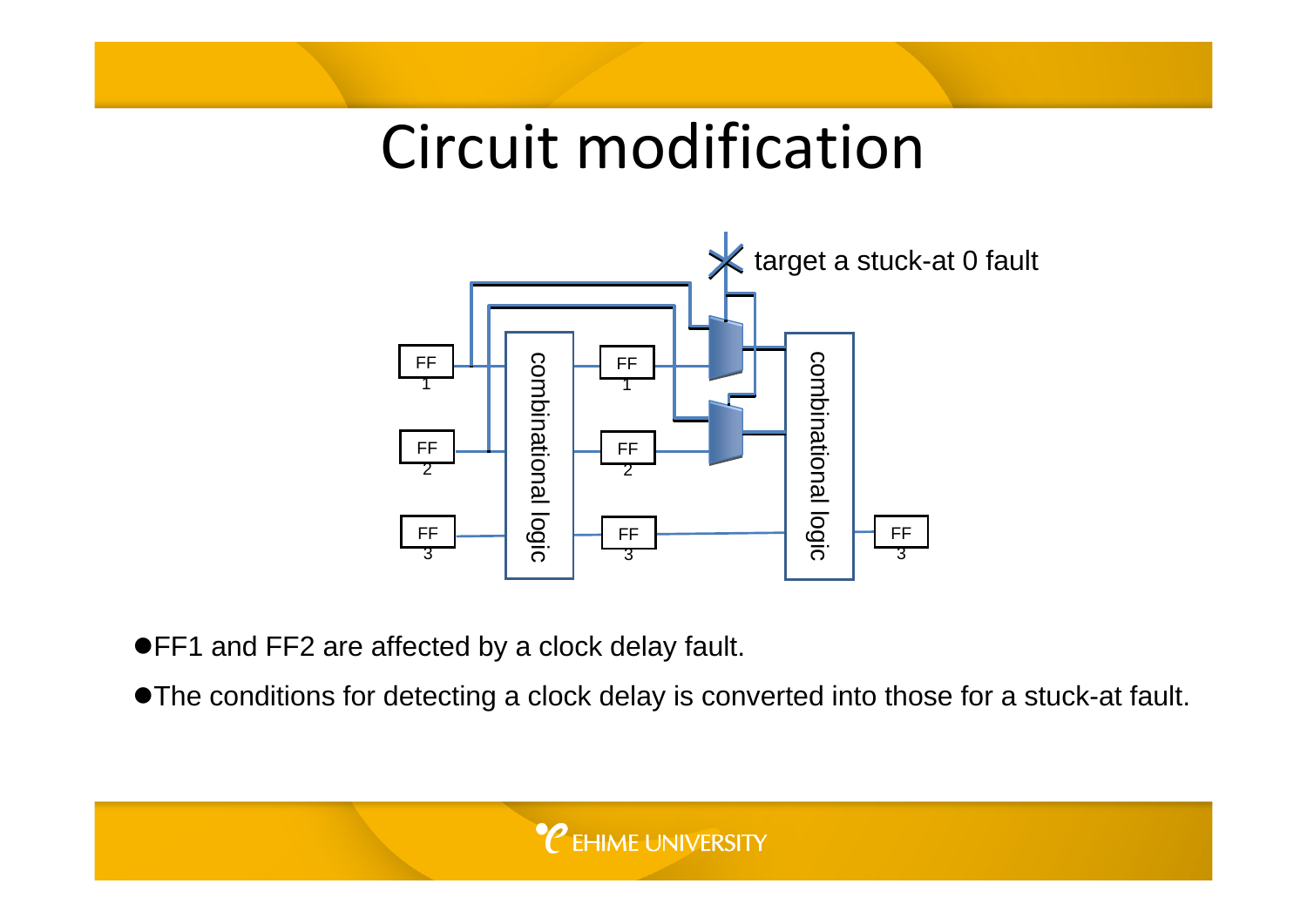#### Results for the case of <sup>a</sup> single affected FF

| <b>circuit</b> | target | detect1 | detect2        | redun-<br>dant  | effi-<br>ciency | vector1 | vector2        | CPU(s) |
|----------------|--------|---------|----------------|-----------------|-----------------|---------|----------------|--------|
| s9234          | 224    | 146     | 17             | 61              | 100             | 194     | 16             | 5.7    |
| s13207         | 663    | 481     | 69             | 113             | 100             | 127     | 42             | 11.3   |
| s15850         | 588    | 429     | 36             | 123             | 100             | 144     | 23             | 33     |
| s35932         | 1728   | 1728    | $\overline{0}$ | $\overline{0}$  | 100             | 54      | $\overline{0}$ | 0.4    |
| s38417         | 1627   | 1466    | 156            | $5\overline{)}$ | 100             | 139     | 119            | 2203   |
| s38584         | 1451   | 1388    | 8              | 55              | 100             | 258     | 8              | 9.9    |

detect1: the number of faults detected by transition test vectors detect2: the number of faults detected by the proposed test generation vector1: the number of test vectors for gate transition faults vector2: the number of test vectors generated by the proposed method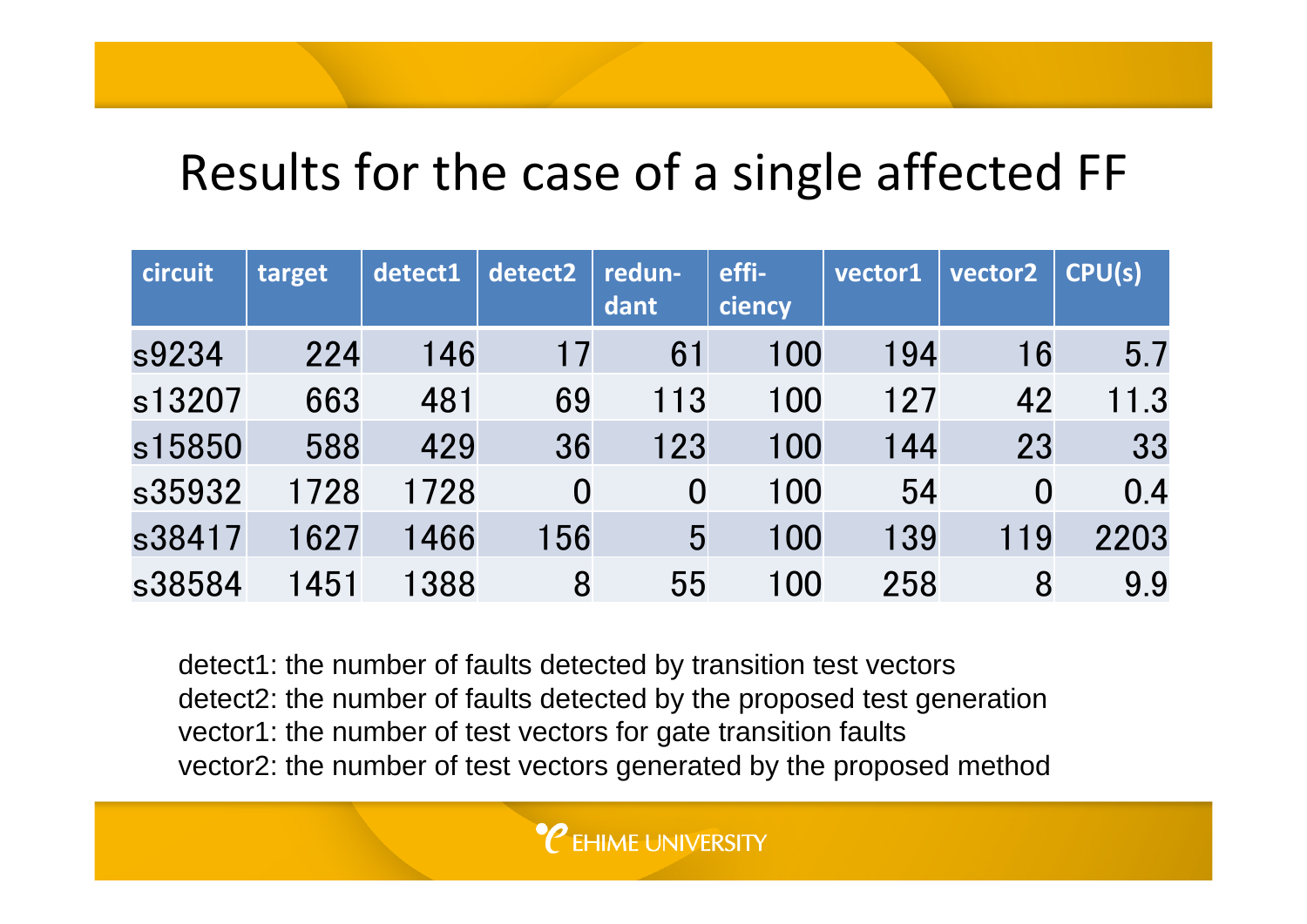#### Results for the case of two affected FFs

| circuit | target | detect1 | detect2        | redun-<br>dant | effi-<br>ciency | vector1 | vector2        | CPU(s) |
|---------|--------|---------|----------------|----------------|-----------------|---------|----------------|--------|
| s9234   | 1000   | 865     | 55             | 80             | 100             | 194     | 16             | 434    |
| s13207  | 1000   | 922     | 45             | 33             | 100             | 127     | 21             | 503    |
| s15850  | 1000   | 934     | 32             | 34             | 100             | 144     | 20             | 1258   |
| s35932  | 1000   | 1000    | $\bf{0}$       | $\bf{0}$       | 100             | 54      | $\overline{0}$ | 0.25   |
| s38417  | 1000   | 993     | 7              | $\bf 0$        | 100             | 139     |                | 91.1   |
| s38584  | 1000   | 999     | $\overline{0}$ |                | 100             | 258     | $\bf{O}$       | 2.4    |

detect1: the number of faults detected by transition test vectors detect2: the number of faults detected by the proposed test generation vector1: the number of test vectors for gate transition faults vector2: the number of test vectors generated by the proposed method